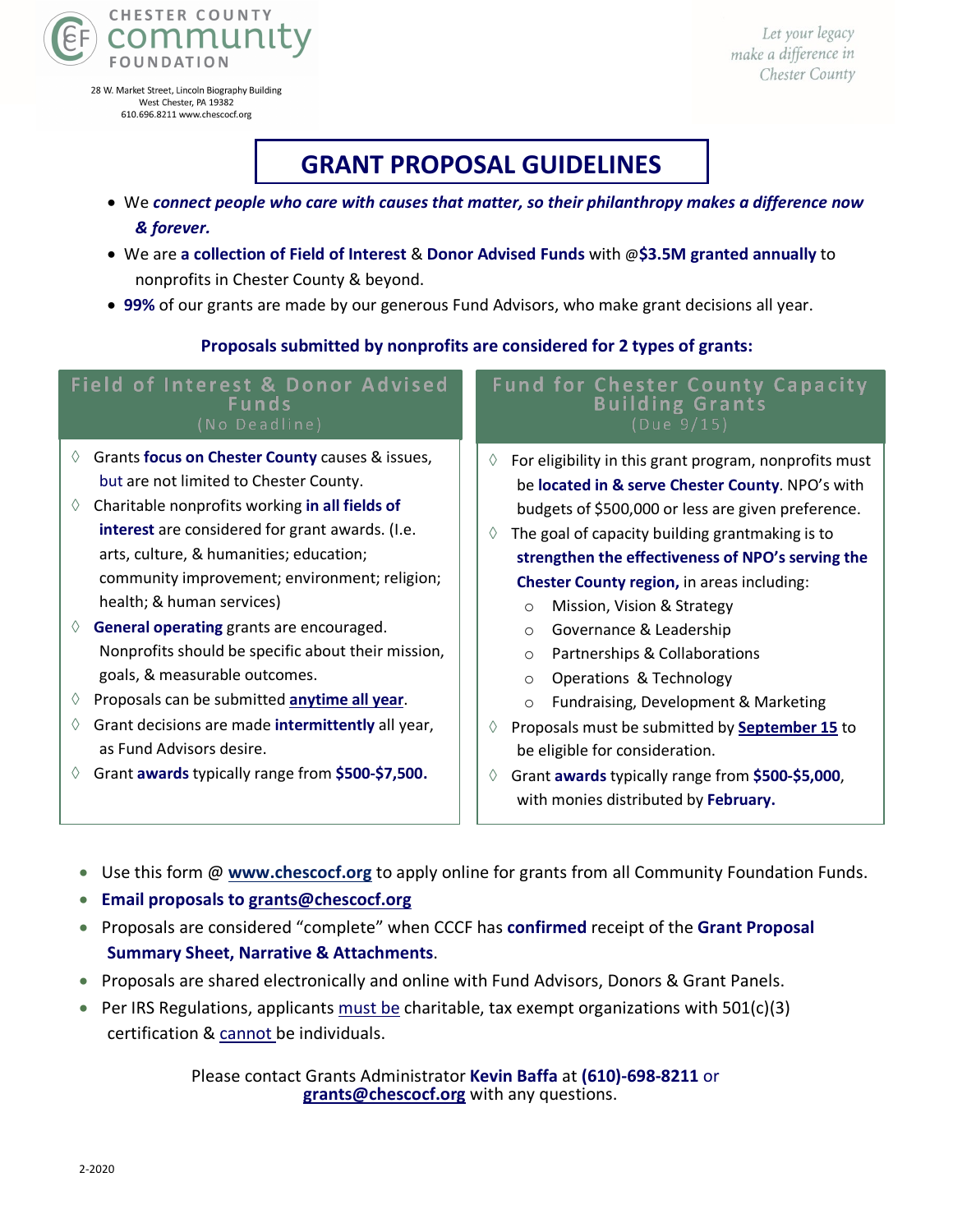### **I. CHESTER COUNTY COMMUNITY FOUNDATION GRANT PROPOSAL SUMMARY SHEET**

*One page only. This page will be shared electronically with Grant Panel Members & Fund Advisors. Note: If Philanthropy Network's Common Grant Application is used, CCCF's Summary Sheet MUST accompany application. To obtain an electronic version of this application, visit www.chescocf.org*

**Date 4/6/2022**

#### **Contact Information**

Organization Name: The Garage Community & Youth Center ED/CEO Name: Kristin Proto Address: 115 S. Union St, Kennett Square, PA 19348 ED/CEO E-mail: Kristin.proto@garageyouthcenter.org Phone: 610-444-6464 Board Chair Name: Sean Deminski Website: www.garageyouthcenter.org Year Incorporated: 2001 **Primary Contact Name: Kate Martin** FEIN: 10-0007967 Primary Contact E-mail: kate.martin@garageyouthcenter.org Board Chair Approval (check here):  $\vert X \vert$ 

### **Organization Information:**

**Field/s of Interest:** 

| <b>FIBIO/S OT INTEREST:</b> |                            |           |
|-----------------------------|----------------------------|-----------|
| Arts, Culture & Humanities  | Environment/Animal Welfare | Education |
| Health                      | X Human Services           | Religion  |

#### **Mission:**

The mission of The Garage is to empower youth to pursue their potential academically, relationally, and spiritually. Our desired impact is to: help youth make wise decisions about themselves, their core convictions, their relationships, their educational pursuits, and interactions with their communities. We assist students to begin a cycle of hopefulness by acknowledging and taking steps to overcome life challenges, engage in Garage programs, trusting The Garage as a second home, taking part in shaping activities, and enjoying Garage experiences.

**Geographic Area Served** *(If not all of Chester County, specify primary Chester County regions served):* Southern Chester County, primarily the Kennett Square and Avondale communities. Additionally, The Garage is fostering and expanding partnerships in Western Chester County with Octorara Area School District.

### **Describe Population Served & Annual Number of People Served:**

Through all the changes we face together, The Garage remains a liaison between the community and our families. In 2021, The Garage served 323 individual students for a total of 7,858 visits to The Garage. Our target population is from economically depressed households with parents who work long hours in the mushroom industry and face numerous language and cultural challenges. Many Garage families speak little-to-no English, thus most of the resources, information, and opportunities are overlooked.

In 2021, The Garage served a diverse group of 6th-12th grade students comprising 79% Latino, 3% African American, 6% Mixed race, 11% Caucasian, and 1% Asian. For 49% of our population, neither parent has completed higher education and 75% of students are eligible to receive free and reduced lunch based on familial income as a result of living between 130-180% of the poverty level (Up to \$48,470 household income for a family of 4).

The Garage has worked to diversify and reach a variety of youth in need through growing our robust partnerships beyond local school districts to include Octorara Area School District in Western Chester County. Further, The Garage is excited to serve more students from varying backgrounds by providing leadership opportunities to those who wish to participate in program but also serve as mentors to current Garage youth.

Many students come from single-parent and economically disadvantaged households, of which neither the mother nor the father is the primary caretaker. The students who come to The Garage face substantial struggles and are looking for support to navigate through complex issues such as domestic violence, dysfunctional homes, addiction, desire to drop out of school, self-mutilation, teen pregnancy, peer pressure related to drugs/alcohol/sex, language barriers, and peer/familial discouragement regarding academic achievement.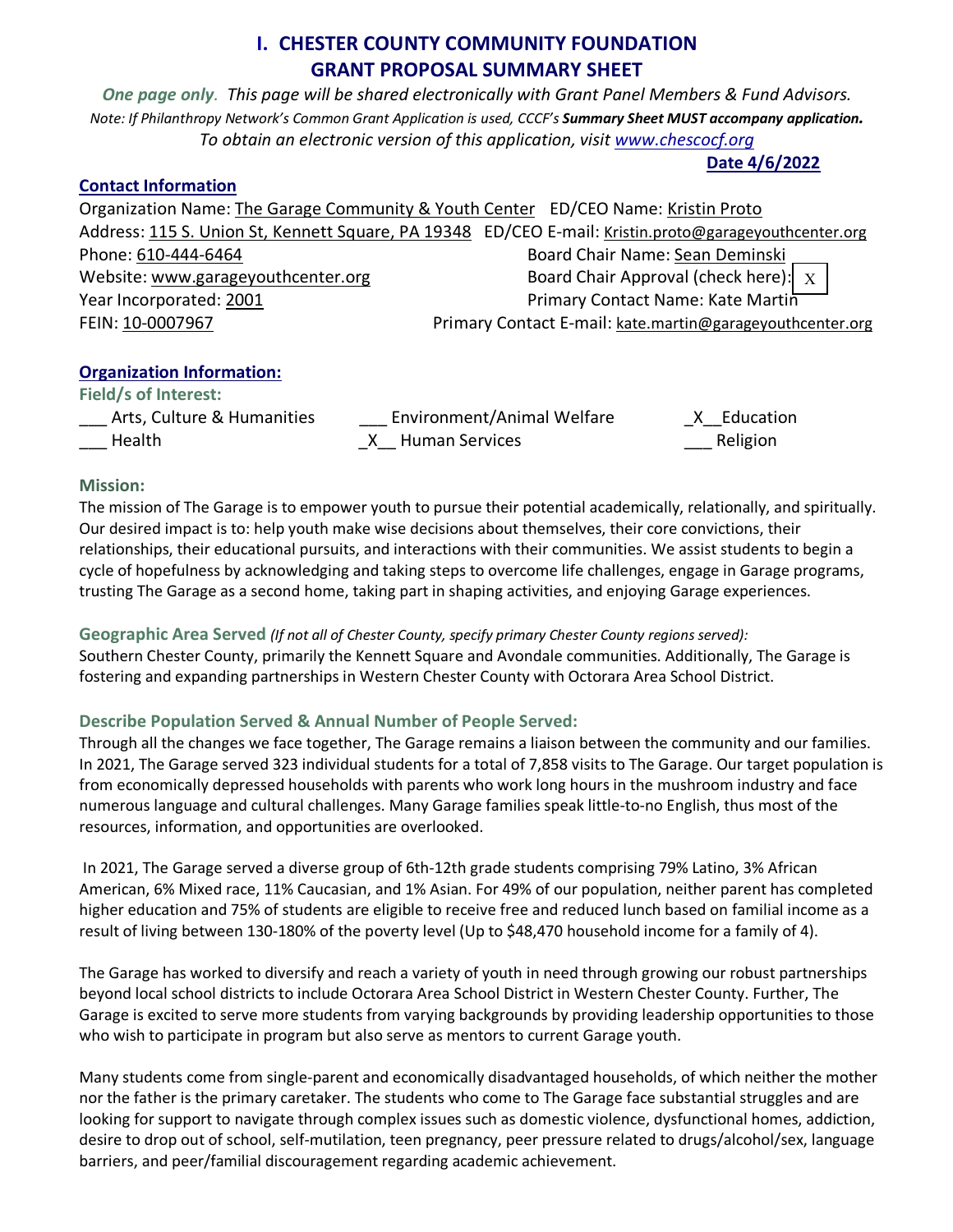|          | Annual Budget \$<br>823,250             | # of Full-Time Equivalent Paid Staff |
|----------|-----------------------------------------|--------------------------------------|
| __85     | % of budget for program expenses        | # of Board Volunteers                |
| <b>b</b> | % of budget for administrative expenses | # of Active Non-Board Volunteers     |
| -9       | % of budget for fundraising expenses    | # of Volunteer Hours                 |
| 100      | total                                   |                                      |

**Top 3-5 funding sources:** The United Way of Southern Chester County, The Hamilton Foundation, The Blue Yak Foundation

**Is this grant proposal for:** Capacity Building \_\_\_ or General Operating \_\_X\_?

#### **If Capacity Building Proposal, the focus is:**

| Mission, Vision & Strategy           | Governance & Leadership | Partnerships & Collaborations |
|--------------------------------------|-------------------------|-------------------------------|
| Fundraising, Development & Marketing | Technology Other:       |                               |

**Grant Amount Requested from the Community Foundation**: \$\_\_\_\$10,000\_\_\_\_\_\_\_\_

**Proposal Summary:** The Garage Community & Youth Center respectfully requests \$10,000 of general operation support to help fund the ongoing expenses for After School Programming in our Kennett Square and expanded Avondale space.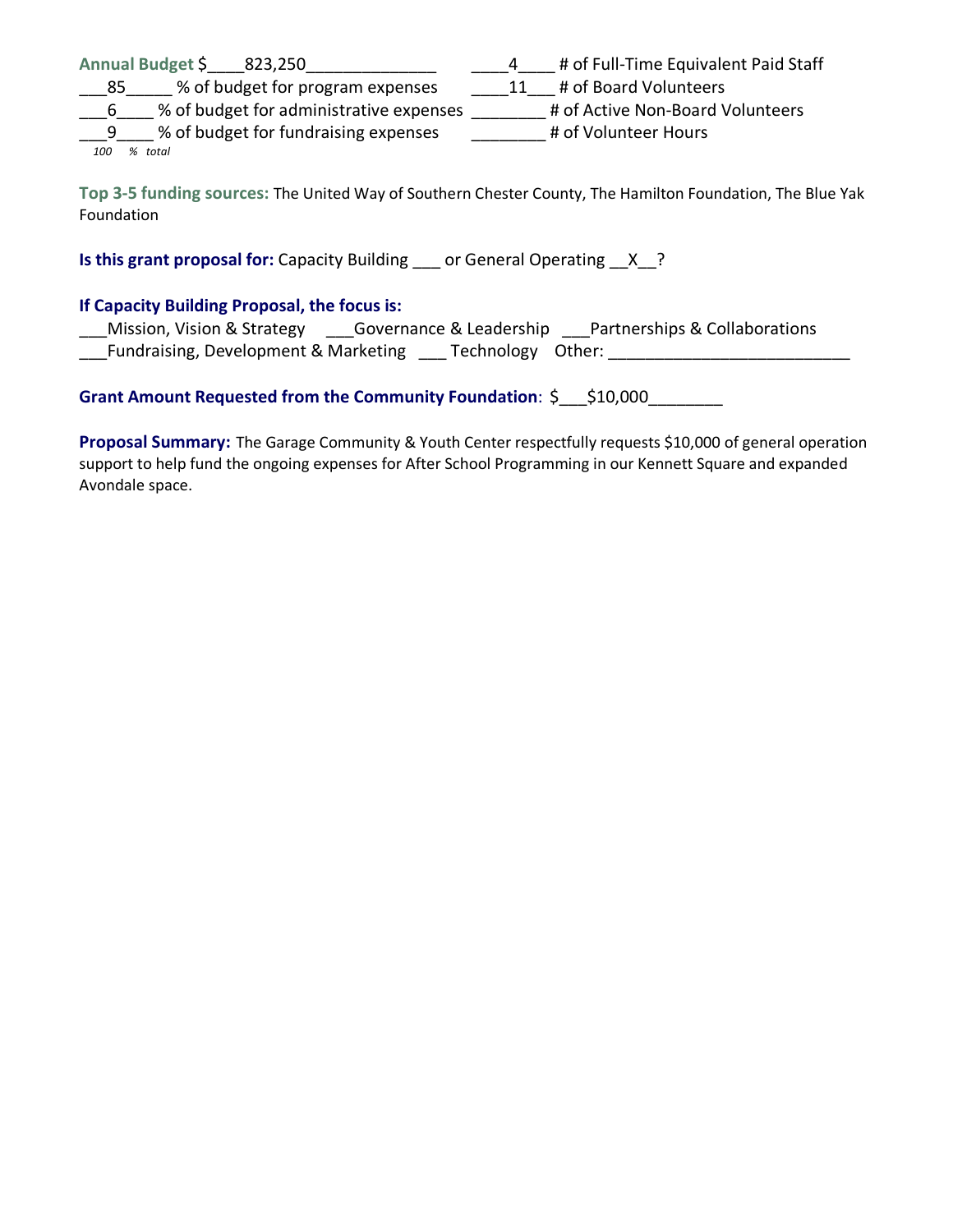## **II. CHESTER COUNTY COMMUNITY FOUNDATION GRANT PROPOSAL NARRATIVE**

*Provide clear, concise information. 3 pages maximum.* 

#### **1. Nonprofit's history, goals, key achievements & distinctiveness**

In 2001, a local pastor and businessman saw the opportunity for a reclaimed car garage to serve a greater purpose than service vehicles. The Garage Community & Youth Center (The Garage) was born from his passion to serve the community and almost two decades later, we continue to thrive in Kennett Square. This success launched the desire to open a second location to serve more youth in the surrounding communities. In 2011, The West Grove location opened its doors to local youth. The Garage is currently expanding to a larger location in the Avondale Borough and will be transitioning services from our West Grove space to this new location.

Our desired impact is to help youth make wise decisions about themselves, their core convictions, their relationships, their educational pursuits, and interactions with their communities. The Garage equips youth to begin a cycle of hopefulness by acknowledging and taking steps to overcome life's challenges through engaging youth in Garage programs which build knowledge of self, others, resources, and opportunities. The Garage exists to provide academic, vocational, and social-emotional guidance, a safe and welcoming community, and advocacy on behalf of our youth and their families. All programs provided at The Garage are developed to address the following objectives:

- *Create an environment where teens feel safe and their basic needs are met:* The Garage prides itself on providing a safe, open environment, where all students are welcome, regardless of circumstances, beliefs, or abilities. In the wake of the isolation of the COVID-19 pandemic, we are excited to provide a space where students feel supported physically, emotionally, and mentally.
- *Encourage students to stay in school and to continue their studies after graduation:* In the age of virtual education, we provide a support system through relationships and tangible services including computer lab access, tutoring, and internet access to assist with studies. High school-age students are encouraged to participate in our MAPS Program which will continue to assist with post-secondary navigation.
- *Promote social, and professional development*: The Garage promotes and provides healthy and impactful relationships with adults who our students can trust through mentorship, community service, and program activities. The Garage has a wide network of partners who provide presentations and programs including career insights, enrichment activities, tutorials, and more!
- *Promote economic opportunities:* Career Compass employs up to 15 students during the summer, 25-30 hours per week for 8 weeks. Program participants complete a formal application and interview process and are placed at worksites around the community based on their professional aspirations. Past host sites have included law firms, doctors' offices, educational institutions, police departments, and other private businesses. Weekly resource workshops are required for students to attend which builds further skills in financial literacy, communications, professional development, and other job and life skills.

The Garage Community & Youth Center is proud to report on a successful albeit unconventional year of youth programming serving the Southern Chester County community. For the 2020-21 school year The Garage is proud to report the following successes:

#### Academic Achievements Garage students increased GPA scores by 20% 90% of students say The Garage helps them do well in school 85% of students reported routinely doing their homework

85% of Garage students have a career goal

Behavioral Achievements

80% of Garage students are interested in volunteer commitments and opportunities in their community 93% of Garage students have gained supportive friends at The Garage 85% of Garage students are more likely to honor their commitments

Self Esteem Achievements

93% of Garage students have gained motivation at The Garage 93% of Garage students have gained an interest in trying new things 90% of Garage students know that they are created with value and purpose

#### **2. Funding request**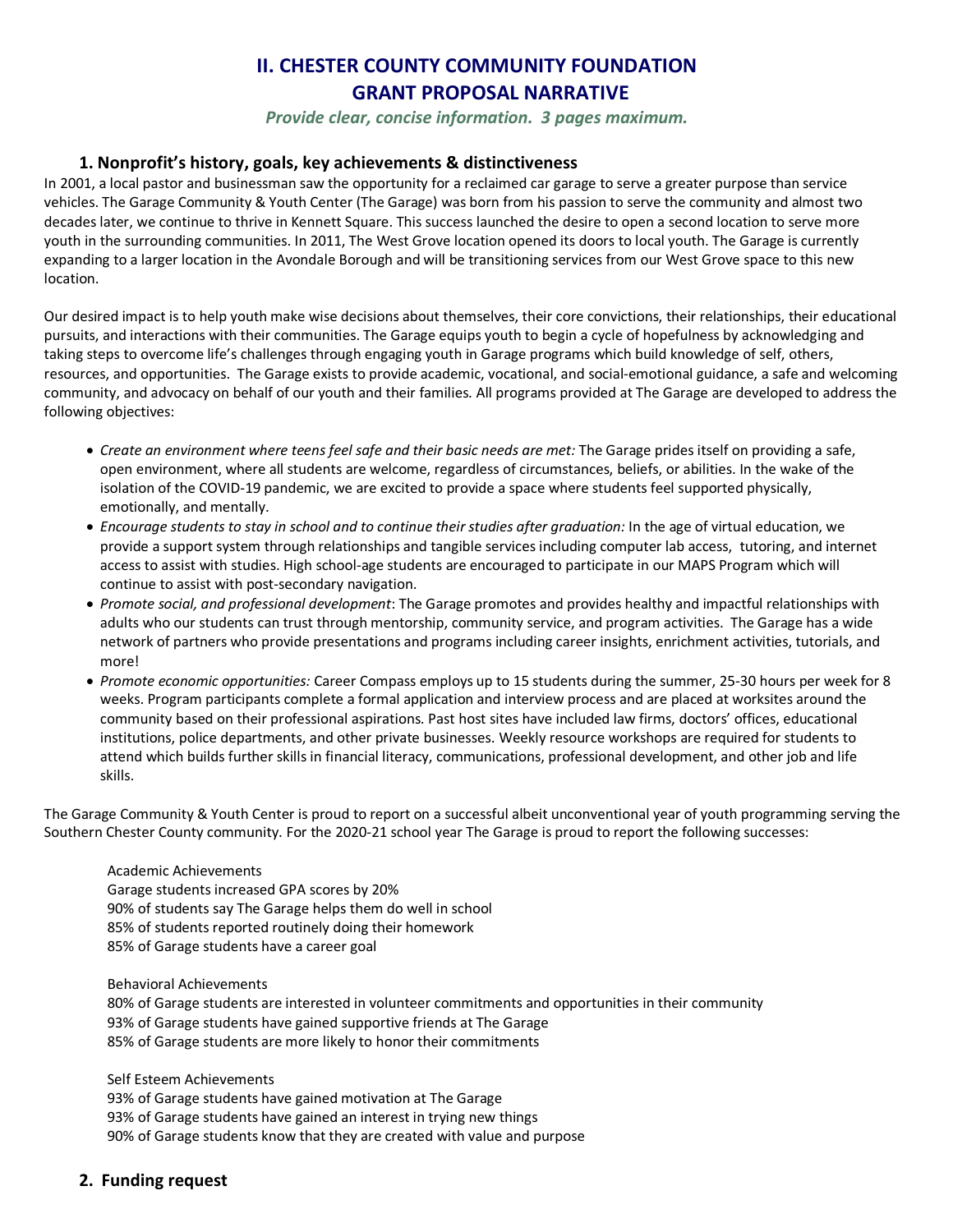#### •**Description of key initiatives**

Our mission of supporting youth academically, relationally, and spiritually to pursue their highest potential remains unwavering. It is within the interaction of negative social and behavioral influences, educational inequities, discriminatory residency status, and socioeconomic issues in which The Garage's work exists. The Garage is also aware that many barriers exist that transcend race, gender, and socio-economic status, and affect all youth. The Garage is excited to anticipate the offering of the following programs to support our mission:

**Academic Support:** The Garage's daily, academic support time serves to empower students to achieve, which will open them up to further opportunities. Emphasis on academic performance is geared towards giving youth the tools they need to finish high school and be in a position where they can pursue post-secondary education or training, or gainful employment, thus empowering them to have hopeful futures and confidence in their endeavors. The Garage provides tutors, both in-person and virtual, to assist students with one-on-one attention and academic support.

**MAPS (Motivating and Advancing Powerful Students)**: We focus on advising and counseling Garage students as they prepare for and transition to life after high school graduation. MAPS offers presentations and workshop sessions related to career interests and opportunities, post-secondary education and training programs, and personal aptitude and passion identification. The Garage's Graduate Coordinator works with high school students at both Garage centers to navigate the new system of post-secondary success in relation to COVID-19.

**Career Compass:** The Garage's workforce development program is an extension of our summer program opportunities. Because many of our student's families depend on them financially, summer is typically when students are not engaged with The Garage or any other support programs. Unfortunately, employment opportunities for youth are limited, and most students resort to a strenuous agricultural job. Through Career Compass, students are hired and paid to work at host sites around the community related to their post-secondary career interests.

**Nutrition and Incentive Cafe:** The Garage provides a nutritious meal at each in-person session to nourish our students physically, but also to provide fuel and focus for the day's activities. We work with many partners including local restaurants, The Chester County Food Bank, Kennett Consolidated School District, Avon Grove School District, and surrounding grocery stores to provide food and supplies to our students regularly. In addition, students may "earn" points for engaging in programs, completing homework, serving the community, etc., and with their points, students can then "purchase" additional specialty snacks.

**Garage Body Shop:** The pandemic forced communities inside for the sake of health and safety, but the lasting effects on youth included a drop in physical activity, organized sports, and general movement. To combat this trend, The Garage's newest program , The Garage Body Shop provides weekly fitness and physical health workshops. Students learn about the benefits and safety of weight lifting, proper cardio, stretching, and how to maintain healthy growing bodies. Students work together to perform physical activity, but also learn trust and relational skills through a safe and comfortable workout space.

**Mentorship:** The Garage works to develop relationships not only between students, but between students and adults they can trust. Garage mentorship programming thoughtfully curates mentor pairs based on desire to be personally involved with a student to help him or her achieve personal and academic goals, sensitivity to persons of different educational, economic, cultural, or racial backgrounds, and the ability to communicate with teenagers and adults openly and non-judgmentally.

**Enrichment:** Our Enrichment activities fuse tutoring, mentoring, and service to holistically support our students. Enrichment activities are not only developing and growing academically, but also manifesting self-discovery including personal, intellectual, social, and emotional areas. Programs include but are not limited to STEAM, Boys and Girls Enrichment programs, and additional relational activities.

**Self-Care:** The Garage recognizes that health is more than physical upkeep, but mental and emotional as well. The mental health effects of COVID-19 have been felt both locally and universally by many. The Garage combats this trend with twice-monthly Self-Care programming to provide students with therapeutic tools to navigate complex emotions and feelings and form practical healthy relationship skills with oneself and others. Further, The Garage has partnered with New London Counseling Center to provide more structured mental health programs and a streamlined referral for services.

**Community Service**: Now, more than ever, the actions of service over self are valued and needed in our community. The Garage offers opportunities for community service, when deemed safe and appropriate, both volunteer and court-mandated, to those who are looking to serve our mission and community. Through service, students can explore career options, learn about additional community resources, as well as create a habit of giving back to their local community.

#### • **Specific needs & issues to be addressed**

In Pennsylvania, the "prime time for juvenile crime" is between the hours of 2 PM and 6 PM (After School Alliance, 2019), The Garage responded to this statistic by offering programming to the communities of Kennett Square and West Grove during after school hours in a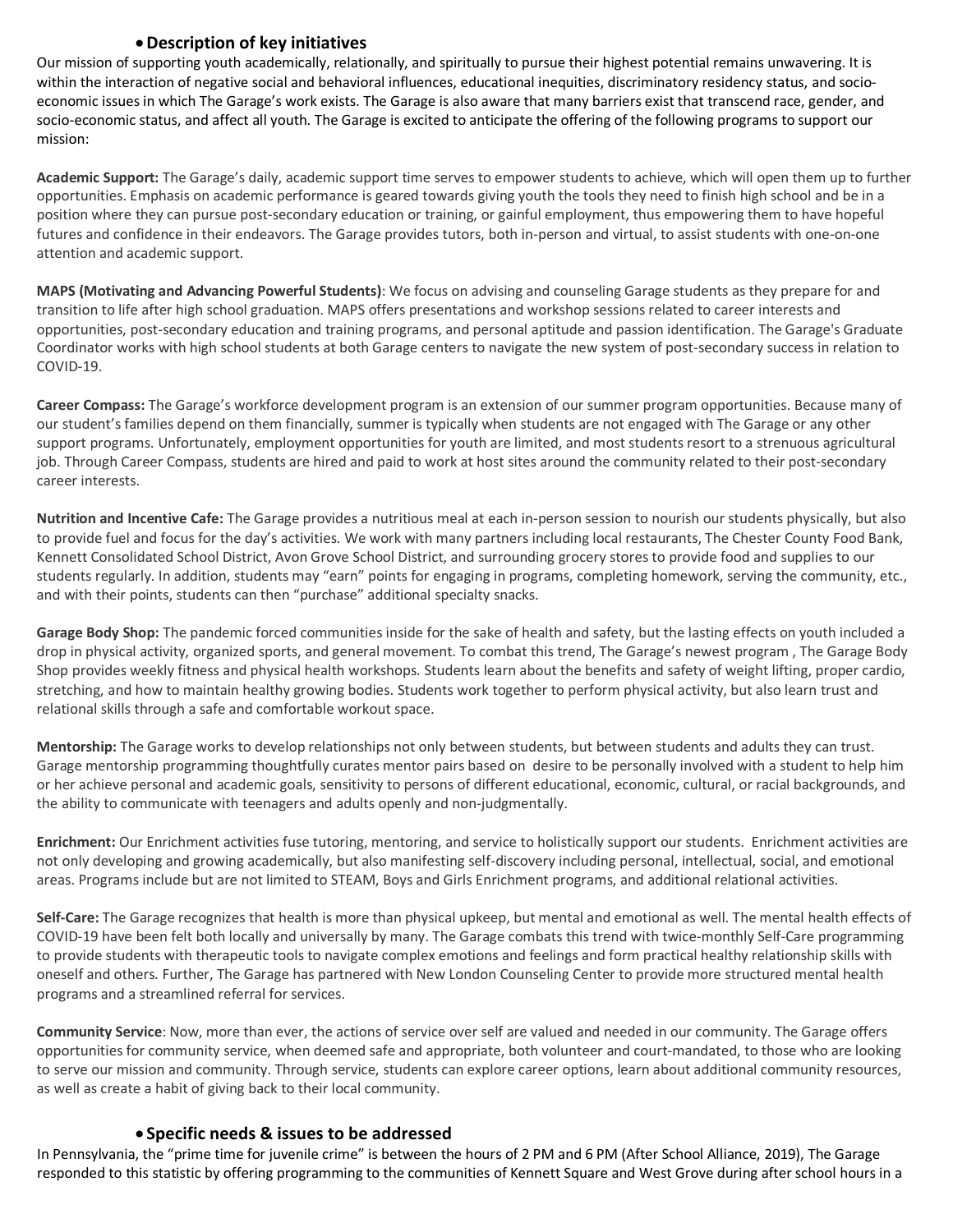safe, structured, and fun environment. The After School Alliance reports that for every one participant in a quality after school program, there are two more who would participate but can't because there are no programs available to them (2019). Further, the population served by The Garage faces distinctive challenges that require tailored and encompassing services from community partners to ensure success. Garage families and youth were considered a marginalized population before the onset of the pandemic, and have continued to face larger hurdles as we collectively navigate life in the wake of COVID-19.

The Garage has continued to monitor the effects of the COVID-19 pandemic on the mental health of our students. Our population is unique, and faces a unique set of additional challenges regarding mental health and supports. 79% of our student population identify as Latinx, who often culturally stigmatize mental health related issues. The University of Texas' Department of Educational Psychology conducted a study regarding access to mental health supports for low-income Latinx youth. The study states, "providers emphasized how combined family and socioeconomic risk contributed to disengagement from services and described schools and community programs as buffering this risk".<sup>1</sup>

The effects of the COVID-19 pandemic continue to affect our population almost two years later and have created a notable shift in the plans of many secondary age students. The US Census Bureau's 2020-2021 Household Pulse study revealed that three in four households reported education plan disruption. Further, African American and Latinx respondents were more likely to report plan cancellation, while Caucasians are more likely to report taking classes in different formats. Our organization understands that our population faces an additional set of hurdles to successfully enroll in post-secondary education including cultural and language barriers, socioeconomic status, access to information, and reliable transportation. Through programmatic pillars of academic and vocational skill building The Garage provides tailored services to our population that work in tandem to provide multiple forms of support, skill building, and experience to our students and potentially combat the declining enrollment rates.

#### •**Why it is important to fund this now**

The population that The Garage serves is faced with daily struggles, daily uncertainty, and social and cultural barriers, many of these challenges have deepened during COVID-19. The Garage is proud to continue to provide service for the past twenty years and act as a source of stability, comfort, dependency, and "normalcy" in one of the least normal times our community has ever faced. The Garage serves as a central hub of opportunity, either providing students directly with what they need or making connections with other community partners to provide. The Garage's major strength is providing the individualized support necessary for each student to reach his or her potential. This venture requires extensive staff and volunteer time. A significant portion of the funding received for The Garage is restricted to specific program activities, equipment purchases, or populations that we serve. General operating support allows us the flexibility to direct funding to where it is needed most in our agency so that we can most effectively continue to carry out our mission, maintain highly skilled and qualified staff, ensure a safe environment and adequate resources, build on the momentum from thriving programs, and manage our growing volunteer base.

#### •**How impact & results will be demonstrated**

Garage Out of School Time programs help students to explore their options while giving them the encouragement to do well in school and life. Our organization administers pre and post program surveys to track student growth over program duration. In addition, surveys are sent to parents at the completion of the school year to gain insights from inside the home. Information collected is used to measure the success of our program and to continuously refine and improve our services.

The Garage is on track to provide the following outcomes during the 2021-22 school year:

- 375 individual middle and high School students attend The Garage during the 2021-22 school year, 150 of which will be core participants (participating 30 days or more in Garage programs)
- At least 80% of students avoid risky behavior including alcohol, drugs, and gang activity for a minimum of four consecutive weeks.
- At least 80% of students who actively participate in Garage programs report that the Garage helps them avoid skipping or dropping out of school.
- Core students actively participating in Garage programs will increase their GPAs by 25% after participating in Garage programs for an entire school year
- Students have a stronger awareness and sense of community.

-

- Core students report feelings of confidence in a new passion or interest or confidence to explore a potential passion or interest
- 100% of core Garage senior students who actively participate in programs provided will graduate from high school
- 90% of students who actively participate in Garage programs progress to the next grade level
- 65% of seniors who actively participated in MAPS enroll in post-secondary education or training

<sup>1</sup> Rodríguez, E. M., & Smith, L. (2020). Provider Perspectives on Stressors, Support, and Access to Mental Health Care for Latinx Youth. Qualitative Health Research, 30(4), 547-559. https://doi.org/10.1177/1049732319857695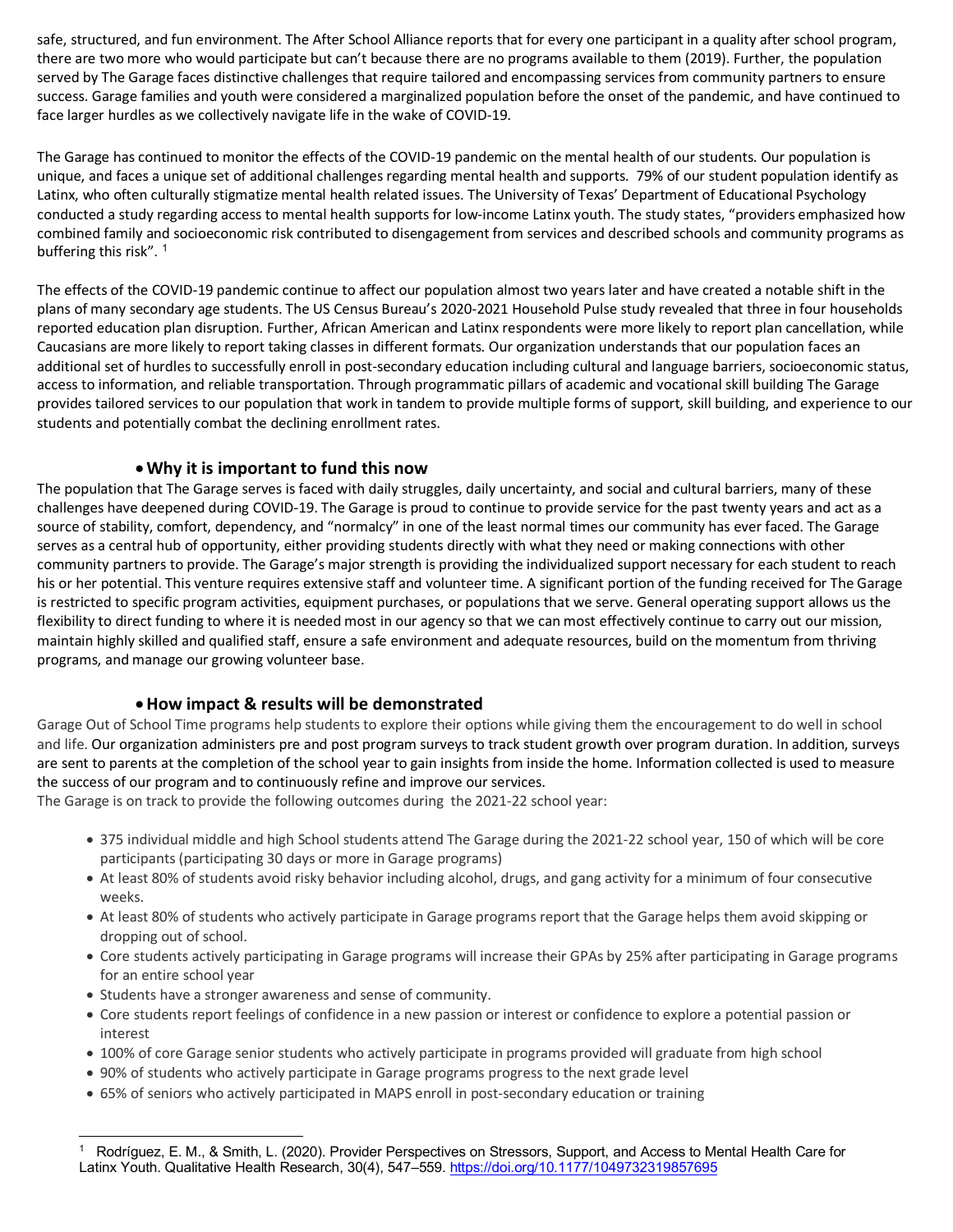- *For capacity building grant proposals:*
	- o *How will this capacity building initiative impact your nonprofit?*
	- o *How will this impact be measured?*
	- o *Include a description of the expected activities; timeline & costs to implement the initiative. If external consulting services are required, include the anticipated costs & expertise of the consultants to be hired. Include external consultant proposals if applicable.*

### **III. ATTACHMENTS**

#### *E-mail or mail this support information*

- 1. Copy of 501 (c) (3) federal tax-exempt letter
- 2. List of Board of Directors, with their affiliations
- 3. Most recent annual report & financial statement, audited if available
- 4. Itemized organizational operating budget with actual results for prior fiscal year & current fiscal year to date
- 5. If capacity building initiative, itemized budget (including external consultant's proposal, if applicable)
- 6. Current strategic plan. If your nonprofit does not have a current strategic plan, explain why.
- Use this form @ **www.chescof.org** to apply online for grants from all Community Foundation Funds.
- **Email proposals to grants@chescocf.org**
- Proposals are considered "complete" when CCCF has **confirmed** receipt of the **Grant Proposal Summary Sheet, Narrative & Attachments**.
- Proposals are shard electronically and online with Fund Advisors, Donors & Grant Panels.
- Per IRS Regulations, applicants must be charitable, tax exempt organizations with 501(c)(3) certification & cannot be individuals.

Please contact Grants Administrator Kevin Baffa at

(610) 696-8211 **grants@chescocf.org** with questions.

**CHESTER COUNTY** ommunity **FOUNDATION** 

*Connecting people who care with causes that matter, so their legacies make a difference.*